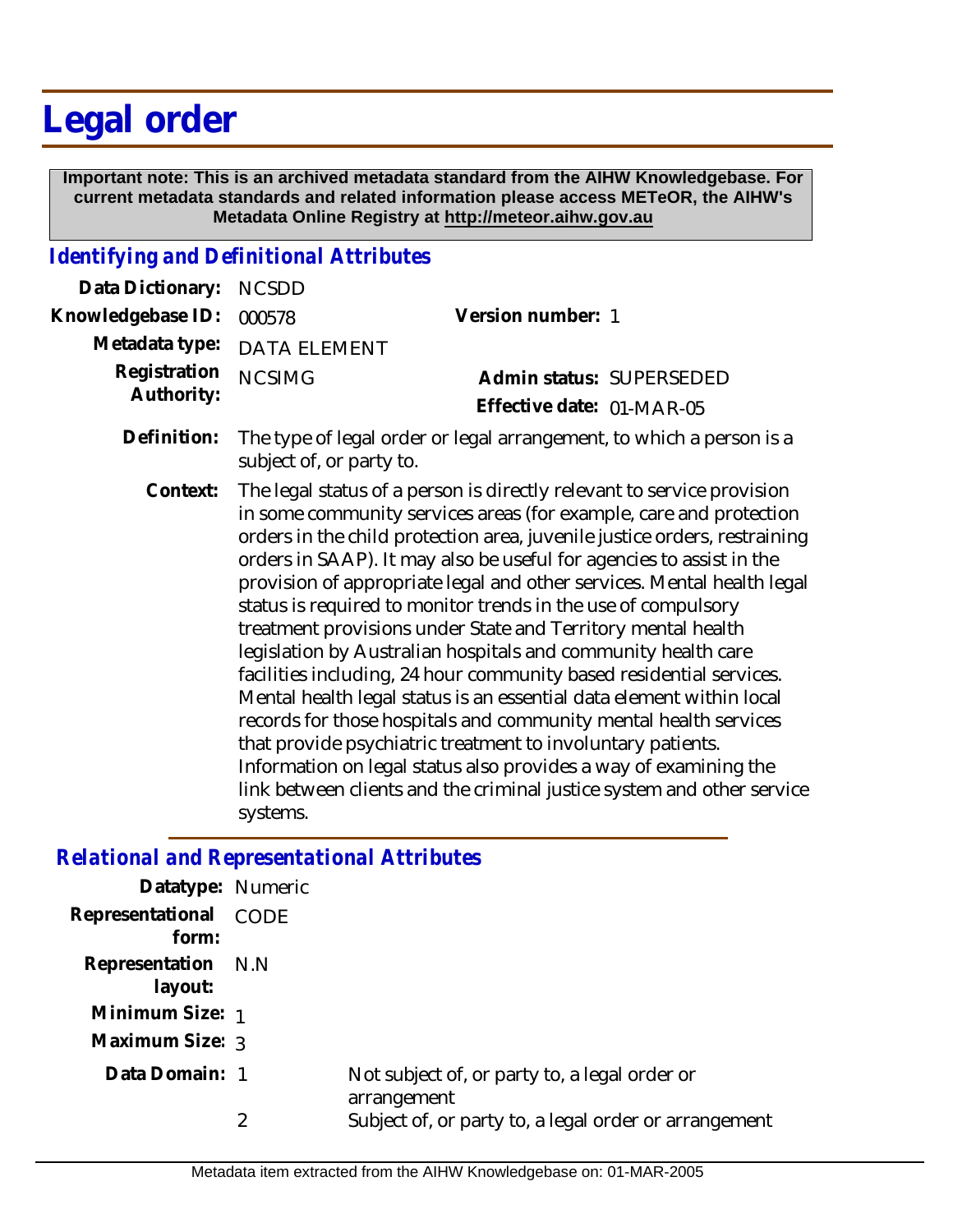- 2.1 Care and protection order
- 2.2 Juvenile justice order
- 2.3 Involuntary mental health patient (under mental health legislation)
- 2.4 Restraining order
- 2.5 Other legal order
- 9 Not stated/inadequately described

Guide For Use: A person may be the subject of, or party to, more than one of the legal orders or legal arrangements at the same time (and may therefore have multiple codes).

The legal orders and arrangements listed above are a State responsibility and may vary across jurisdictions (for example, the number and type of care and protection orders vary quite considerably). As a result care should be taken in interpreting data differences across jurisdictions.

Care and protection orders: A legal order for the care and protection of a child under 18 years of age. Care and protection orders comprise the following:

- Finalised guardianship or finalised custody orders sought through a court, or administrative arrangements that have the impact of transferring custody or guardianship;

- Finalised supervisory and other finalised court orders which give the department some responsibility for the child's welfare; and

- Interim and temporary orders and care applications. Care and protection orders exclude administrative and voluntary arrangements with the community services departments that do not have the effect of transferring custody or guardianship. There is a wide range of orders and arrangements included as care and protection orders, such as guardianship, custody, supervisory, undertakings, interim and temporary orders and undertakings. The types and numbers of orders vary considerably across States and Territories.

Juvenile Justice orders: Legal orders or arrangements under State and Territory juvenile justice legislation. Includes orders involving detention and non-detention (non-detention orders may require supervision, commitments or undertakings from young people, fines and good behaviour bonds).

Involuntary mental health patient: Approval is required under the State or Territory mental health legislation in order to detain patients for the provision of mental health care or for patients to be treated compulsorily in the community. Each State and Territory mental health legislation differs in the number of categories of involuntary patient that are recognised, and the specific titles and legal conditions applying to each type. The